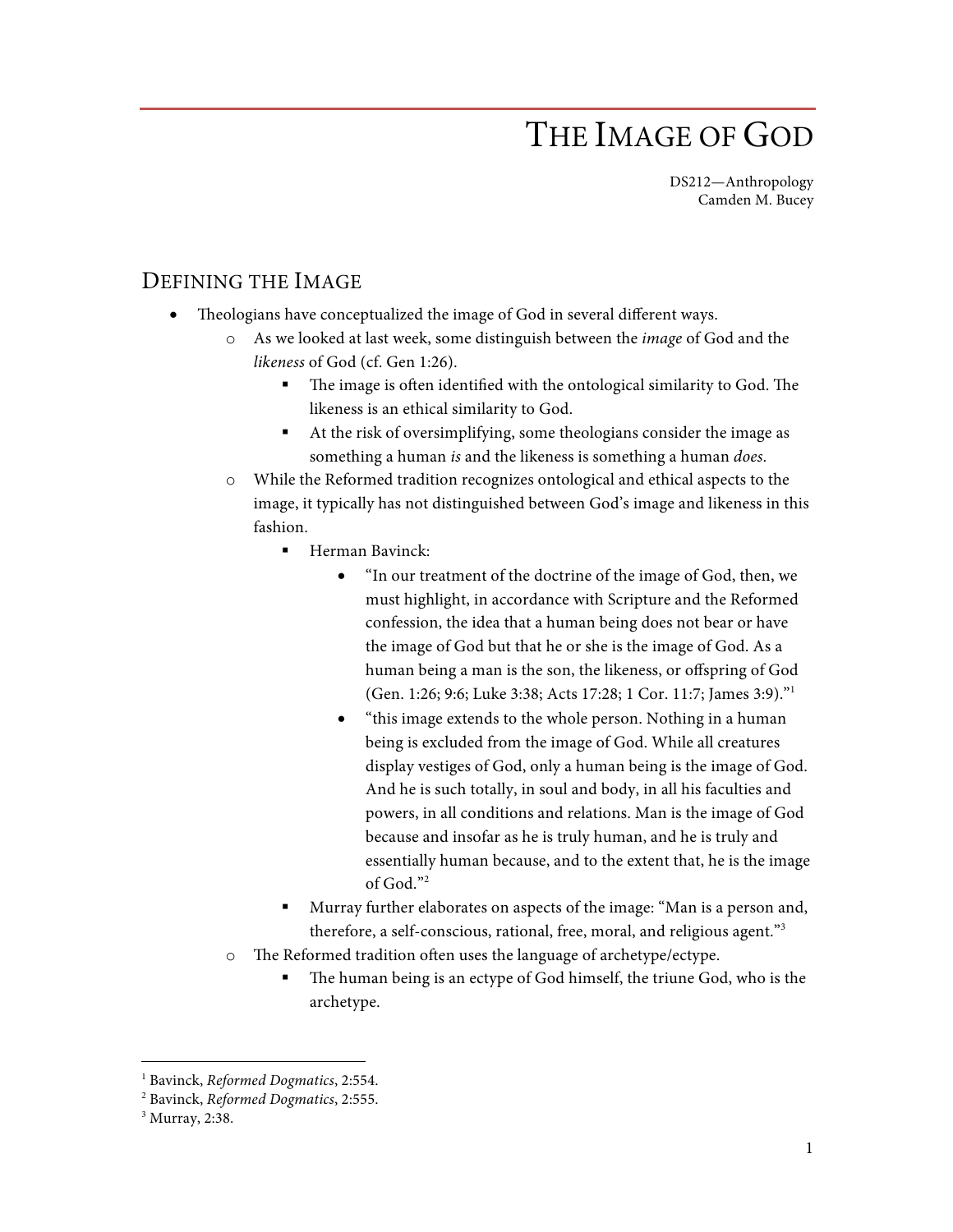- The ectype extends to man's entire being: his ontology as well as his ethical capacity.
- There has been a change in humanity that was brought about through the Fall into sin. We must negotiate what that change entails and whether or not it has led to a loss of the image.
	- o Speaking of the image of God prior to the Fall, Calvin says, "The integrity with which Adam was endowed is expressed by this phrase (image of God), when he had full possession of right understanding, when he had his affections kept within the bounds of reason, all his senses tempered in right order, and he truly referred his excellence to exceptional gifts bestowed upon him by his Maker."<sup>4</sup>
	- o Prior to the Fall, the image of God consisted of true knowledge, righteousness, and holiness along with dominion over the created order.<sup>5</sup> However, this image has been affected by sin. 6

## THE IMAGE OF GOD WITH REFERENCE TO SIN

- Genesis 9:6, which is decidedly a postlapsarian text, seems to presuppose that man *continues* to be made in the image of God.
	- o Genesis 9:6—Whoever sheds the blood of man, by man shall his blood be shed, for God made man in his own image.
		- בִּי בִּצַלָם אַלֹהִים עַשָׂה אֶת־הָאָדִם: ■
		- Yet not all interpreters read Gen 9:6 in this way (e.g. Schilder and Berkouwer).
		- § Some interpret this verse to say that man *was* made in the image of God and may in fact regain that image. This gives human life a special dignity.
	- o How are we to take this passage? What exegetical reasons do we have to affirm or negate this interpretation?
		- We need to focus first upon the use of עשׂה. Namely, what does the Qal perfect entail?
		- Arnold and Choi write that the perfect, "views the situation from the outside, looking upon it as a complete whole. It may refer to an action or state in the past, present or future, although it tends to view it as a complete situation or action that is temporally undefined (making it similar to the Greek aorist tense). . . . It may also refer to the perfect state, that is to an event and a state resulting from that event (making the perfect similar to the Greek perfect)."7
	- o Interpreting Genesis 9:6 with ה ָשׂ ָע as an event with a state resulting from that event, we would conclude that man was made in the image of God and retains

 <sup>4</sup> *Institutes,* I.15.3.

<sup>5</sup> *Institutes,* II.2.12.

<sup>6</sup> *Institutes*, I.15.4, II.12.17; *Commentary on Genesis 9:6*.

<sup>7</sup> Arnold and Choi, *A Guide to Biblical Hebrew Syntax*, 54.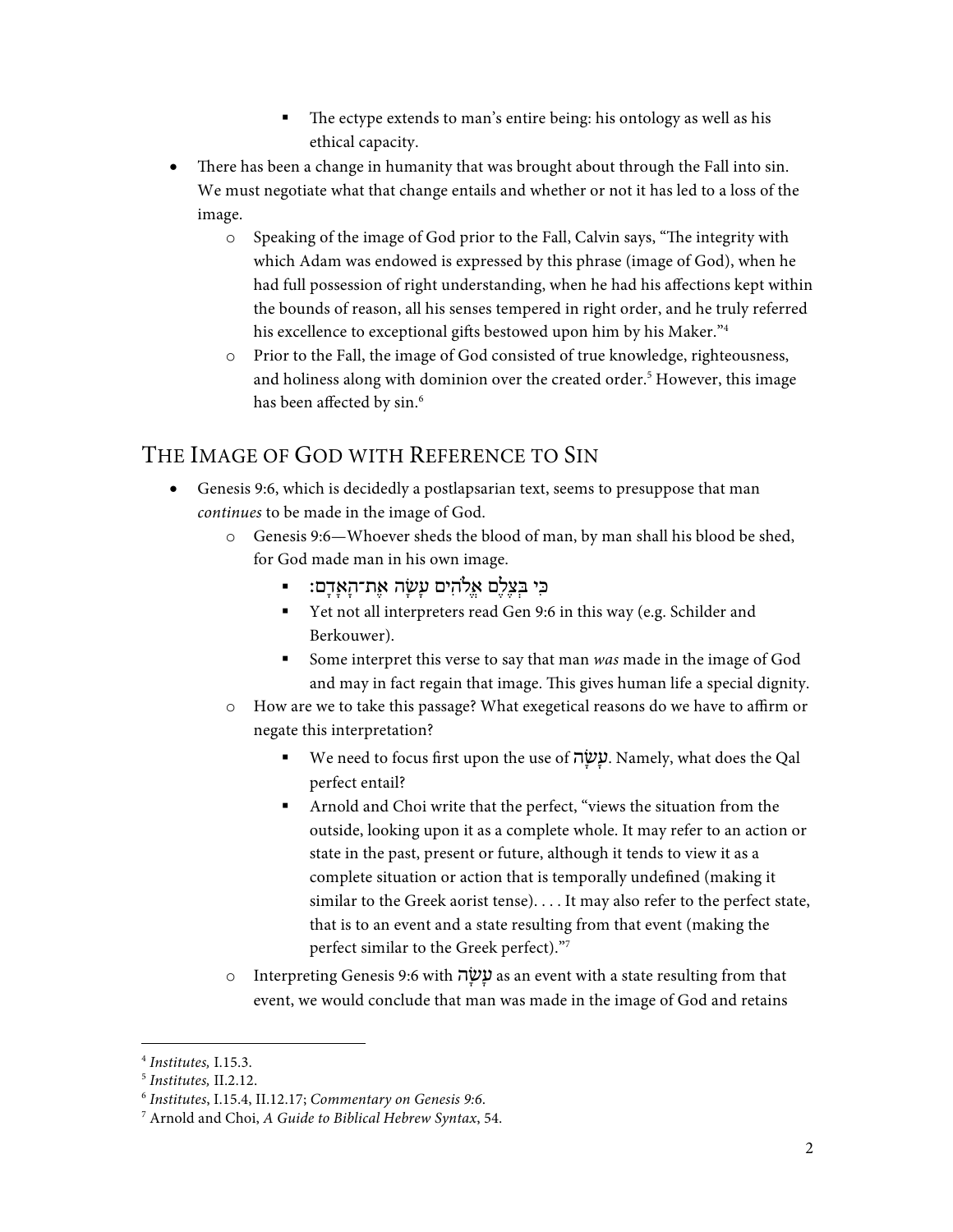that image. Consequently, murder is worthy of death, because man *continues* to be made in the image of God.

- In contrast, it seems Schilder must argue that man was made in the image of God, but no longer is made in that fashion.
	- To paraphrase, you must not shed the blood of man, because he once was made in the image of God and may at some point recover that image.
	- It's based upon past and *potential* value, not present actual value.
- That does not seem to be the force of Genesis 9:6. Rather, it weakens the argument.
- o The use of the Qal perfect and the context itself support the notion that man continues to be made in the image of God.
- o Prior to the Fall, man is created בִצְלֵם אֱלֹהִים and after the Fall continues to be .בְּ צֶלֶם אֱ ֹלהִ ים made
	- § This is identical language, which emphasizes that there is no *substantial*  change in man's fundamental identity as image of God.
	- This basic position is supported further by James 3:9.
- James 3:9—With [the tongue] we bless our Lord and Father, and with it we curse people who are made in the likeness of God (τοὺς ἀνθρώπους τοὺς καθ' ὁμοίωσιν θεοῦ γεγονότας).
	- o James has been teaching about the danger of sinning with the tongue (vv. 6–8). It's unfitting that we would bless our God and Father with the same organ we use to curse people.
	- o The argument is not simply that it's a contradiction to use the tongue to bless and curse *in general*. It turns specifically on the nature of man.
	- o Let's consider the text more closely: James 3:9b—ἐν αὐτῇ καταρώμεθα τοὺς ἀνθρώπους τοὺς καθ' ὁμοίωσιν θεοῦ γεγονότας
		- $\blacksquare$  τοὺς καθ' ὁμοίωσιν θεοῦ γεγονότας is a relative clause that describes τοὺς ἀνθρώπους. That is, men are created in God's likeness.
		- § γεγονότας is a perfect active participle (accusative masculine plural of γίνομαι).
			- It modifies ἀνθρώπους, which is also accusative masculine plural.
			- As with our reading of the Qal perfect ה $\frac{1}{2}$  in Gen 9:6, this perfect active participle is a past act that has present effects by virtue of creating a continuing state.
		- § Therefore, fallen man continues to be made in the likeness of God. The Fall has not eradicated the ὁμοίωσιν θεοῦ.
	- o Is this the same thing as being made in the *image* of God?
		- § The LXX of Gen 1:26 uses both εἰκών and ὁμοίωσιν. We argued previously that in that context, ὁμοίωσιν functions epexegetically to εἰκών. That is, it further elaborates what the image is. They are two words that describe the same reality.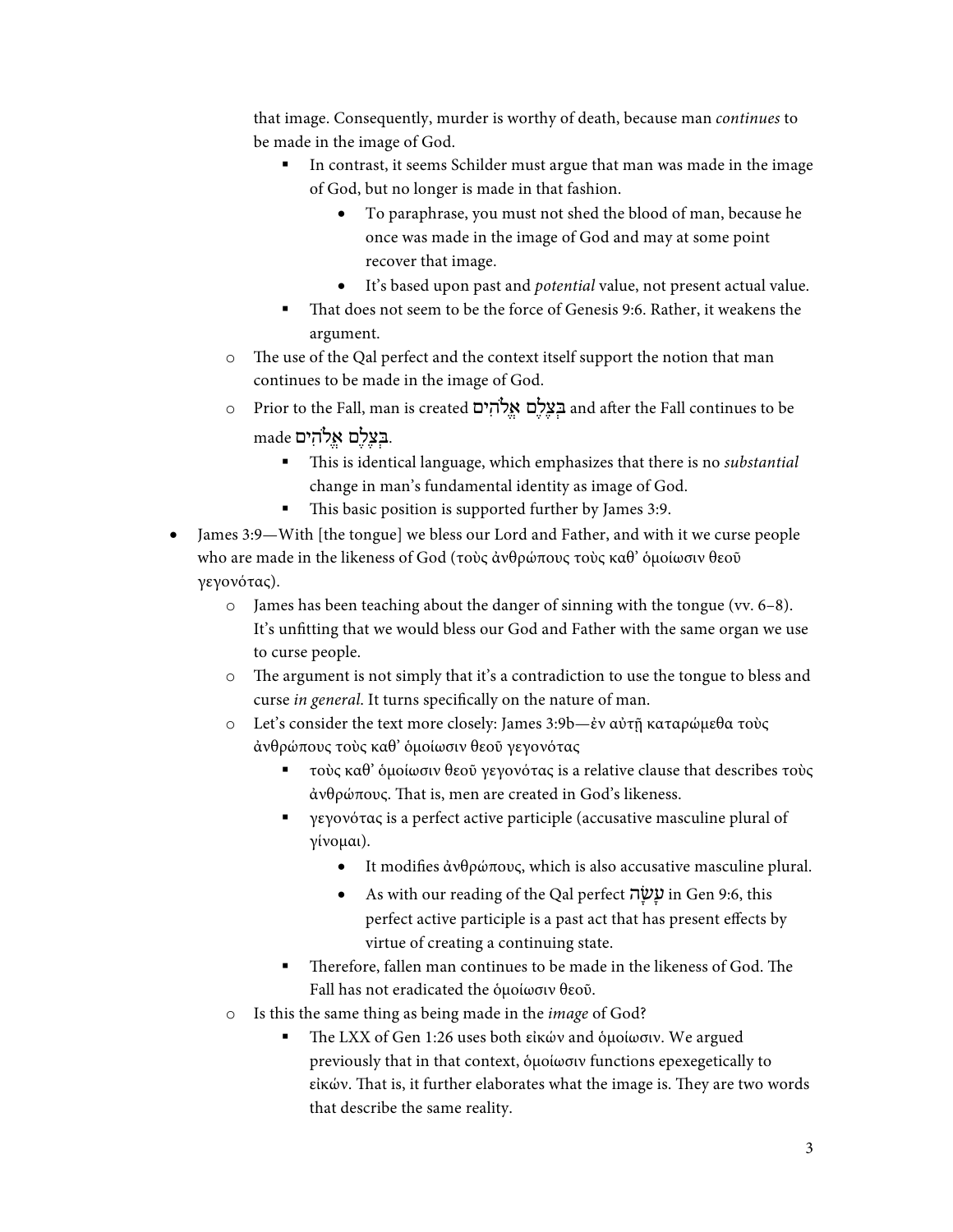- But the question is whether James agrees with this. In other words, how is he using ὁμοίωσιν?
- o ὁμοίωσιν is an accusative feminine singular of ὁμοιότης. It appears in this form only in James 3:9
	- Not having other examples of this particular form in Scripture, we must be especially careful to consider the context.
		- With the preposition κατά, it describes the creation of man according to a fashion or pattern.
		- That is, ὁμοιότης describes the divine archetype *according to which* man is the ectype.
			- o The reason it is such a contradiction to curse men while we also bless God with the very same tongue is that man is created expressly according to God's likeness. There is an ontological relationship between the two.
			- o It is inconsistent, illogical, and even absurd to curse the likeness of God while blessing God.
- o But let us turn to other texts to get a fuller grasp of ὁμοιότης in James 3:9. There are several instances of its cognates:
	- § Hebrews 7:15—And it is yet far more evident if, in the likeness of (κατὰ τὴν ὁμοιότητα) Melchizedek, there arises another priest.
	- Romans 1:23—and [they] exchanged the glory of the immortal God for images resembling (ἐν ὁμοιώματι εἰκόνος) mortal man and birds and animals and creeping things.
	- Romans 6:5—For if we have been united together in the likeness of His death (τῷ ὁμοιώματι τοῦ θανάτου), certainly we also shall be *in the likeness* of *His* resurrection.
	- § Philippians 2:7—[Jesus Christ] emptied himself, by taking the form of a servant, being born in the likeness of men (ἐν ὁμοιώματι ἀνθρώπων γενόμενος).
- o These uses indicate a similarity, though not identity, between an originating pattern and its reproductions—between an archetype and its ectypes.
	- This similarity does not appear to be limited to ethical aspects, as many who distinguish between εἰκών and ὁμοίωσιν in Gen 1:26 often insist.
	- As a result, James 3:9 teaches that fallen man continues to be created and bear the likeness of God. This conclusion is further strengthened as we turn to 1 Cor 11:7.
- 1 Corinthians 11:7—"For a man indeed ought not to cover his head, since he is the image and glory of God (εἰκὼν καὶ δόξα θεοῦ ὑπάρχων); but woman is the glory of man."
	- o The phrase εἰκὼν καὶ δόξα θεοῦ ὑπάρχων is particularly instructive for our present concerns.
		- The language Paul uses is borrowed from the Old Testament.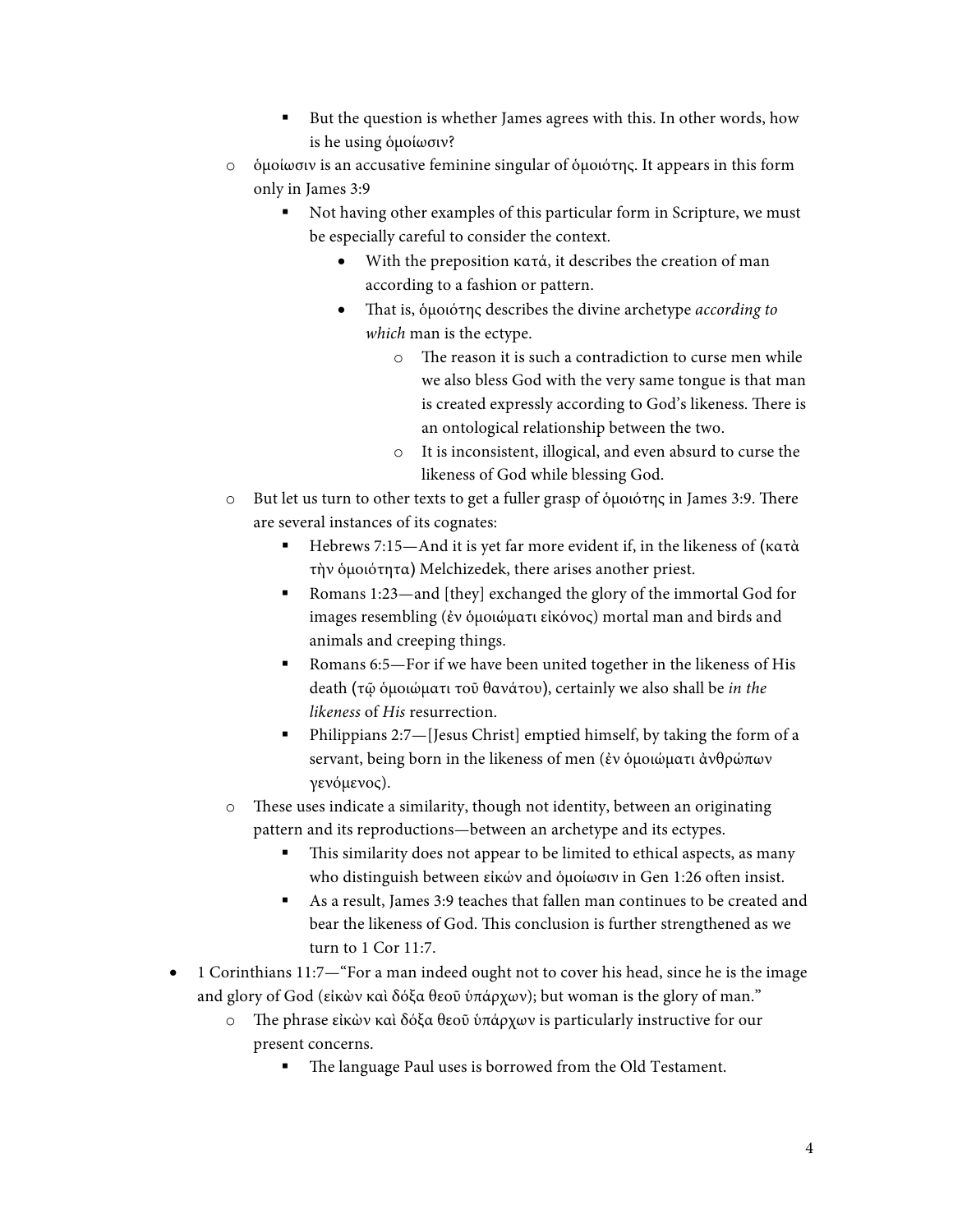- The LXX of Gen 1:27 translates בַצְלָם אֲלֹהִים as κατ' εἰκόνα Θεοῦ.
- Paul uses cognates of these very words to describe man's existence as created.
- $\bullet$  ύπάρχων is a present active participle masculine nominative singular from ὑπάρχω.
	- This implies an abiding and continuing present reality. Man is or remains the image of the invisible God.
	- This present participle requires that we understand fallen man to retain the image of God. Man, even after the fall, is the image and glory of God.
- o Yet some theologians would suggest that we consider the intended audience of this epistle.
	- Granted, this epistle is written to Christians. However, Paul's argument transcends the distinction of believer and unbeliever.
		- Paul uses the language of Genesis 1:27, which refers to a covenant-historical period prior to the fall, and therefore prior to any ethical category that distinguishes between believers and unbelievers.
		- Paul refers to what is common to humanity. His argument is rooted in the original creation, not the new creation brought about through redemption.
	- This passage is perplexing on several levels, but the conjunctions and prepositions help to clarify Paul's intent.
		- 1 Corinthians 11:8–9—8 For man was not made from woman, but woman from man (ἀλλὰ γυνὴ ἐξ ἀνδρός). <sup>9</sup> Neither was man created for woman, but woman for man (ἀλλὰ γυνὴ διὰ τὸν ἄνδρα).
		- There's a distinction made between from (ἐκ/ἐξ) and for (διὰ) in verses 7 and 8.
		- The initial οὐ γάρ of verse 8 links Paul's statement with what he established in verse 7.
			- o So that verse 8 (that woman is from man) is *based* and *founded* upon the historical reality of the original creation of man.
			- o In other words, in terms of creational *origin*, woman is "from" (ἐκ) man. She was created from Adam's rib (Gen 2:21–23).
		- The initial καὶ γὰρ οὐκ of verse 9 introduces another implication of Paul's statement in verse 7.
			- o In terms of creational order or purpose, woman was made "for" (διά) man.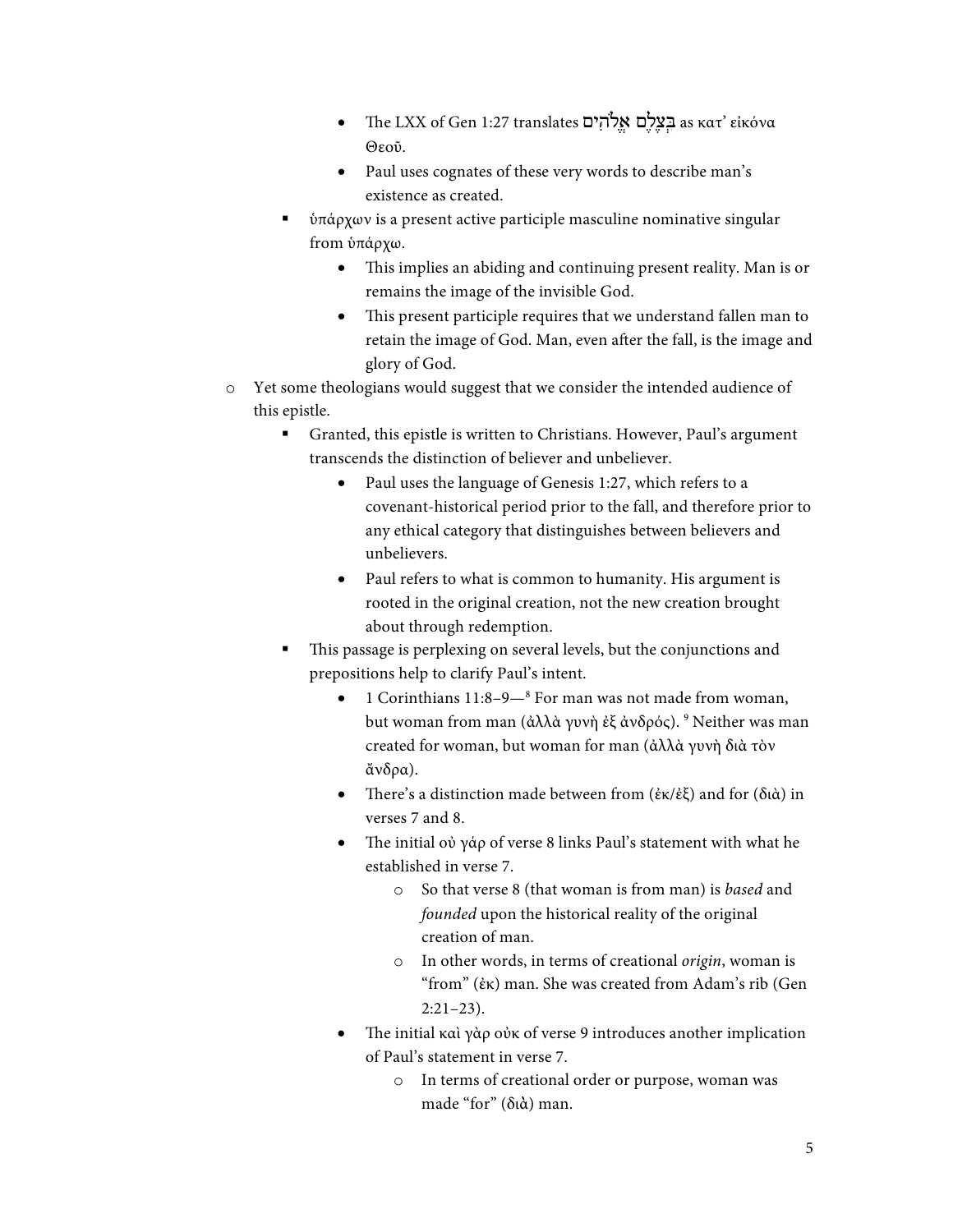- o This is not a statement about ontological inequality, but one of roles, which for Paul even bear upon cultural matters such as the appropriateness of types of dress.
- Paul's statements about the creation of man and woman refer to an abiding reality.
	- The way that man and woman were created continues to be significant today—even in the midst of changing cultural particulars.
	- Therefore, Paul's argument seems to rest on the affirmation that man continues to exist in the image of God.
- § Some interpreters have taken these verses to mean that men are created in the image of God, but women are not.
	- Once again, Paul makes a point about creational origin and purpose.
	- This need not contradict the clear teaching of Gen 1:27, which states explicitly: "So God created man in his own image, in the image of God he created him; *male and female he created them*."
- o In 1 Corinthians 11:7, Paul is not concerned *first and foremost* to describe woman's relationship to God; he is concerned to describe woman's relationship to man.
- Given our exegesis of Genesis 9:6, James 3:9, and 1 Corinthians 11:7, we can conclude that man and women retain the image of God after the fall. That being said, other texts suggest that the image of God has been lost through the fall.
- Ephesians 4:24 and Colossians 3:10
	- o Ephesians 4:24—and to put on the new self, created after the likeness of God in true righteousness and holiness. καὶ ἐνδύσασθαι τὸν καινὸν ἄνθρωπον τὸν κατὰ θεὸν κτισθέντα ἐν δικαιοσύνῃ καὶ ὁσιότητι τῆς ἀληθείας.
	- o Colossians 3:10—and have put on the new self, which is being renewed in knowledge after the image of its creator. καὶ ἐνδυσάμενοι τὸν νέον τὸν ἀνακαινούμενον εἰς ἐπίγνωσιν κατ' εἰκόνα τοῦ κτίσαντος αὐτόν,
	- o Whereas Gen 9:6; James 3:9; and 1 Corinthians 11:7 emphasized what is the *same* regarding the image of God pre- and post-fall, Eph 4:24 and Col 3:10 focus on what is *different*.
		- Both Eph 4:24 and Col 3:10 clearly speak about the renewal of the image of God. If that's the case, then something must have happened to it.
		- These texts are similar in several respects.
			- First is the emphasis upon the "new." τὸν καινὸν ἄνθρωπον and τὸν νέον [ἄνθρωπον is implied] focus upon the New Creation.
				- o Paul makes this point in 2 Cor 5:17—Therefore, if anyone is in Christ, he is a new creation (καινὴ κτίσις). The old has passed away; behold, the new (καινά) has come.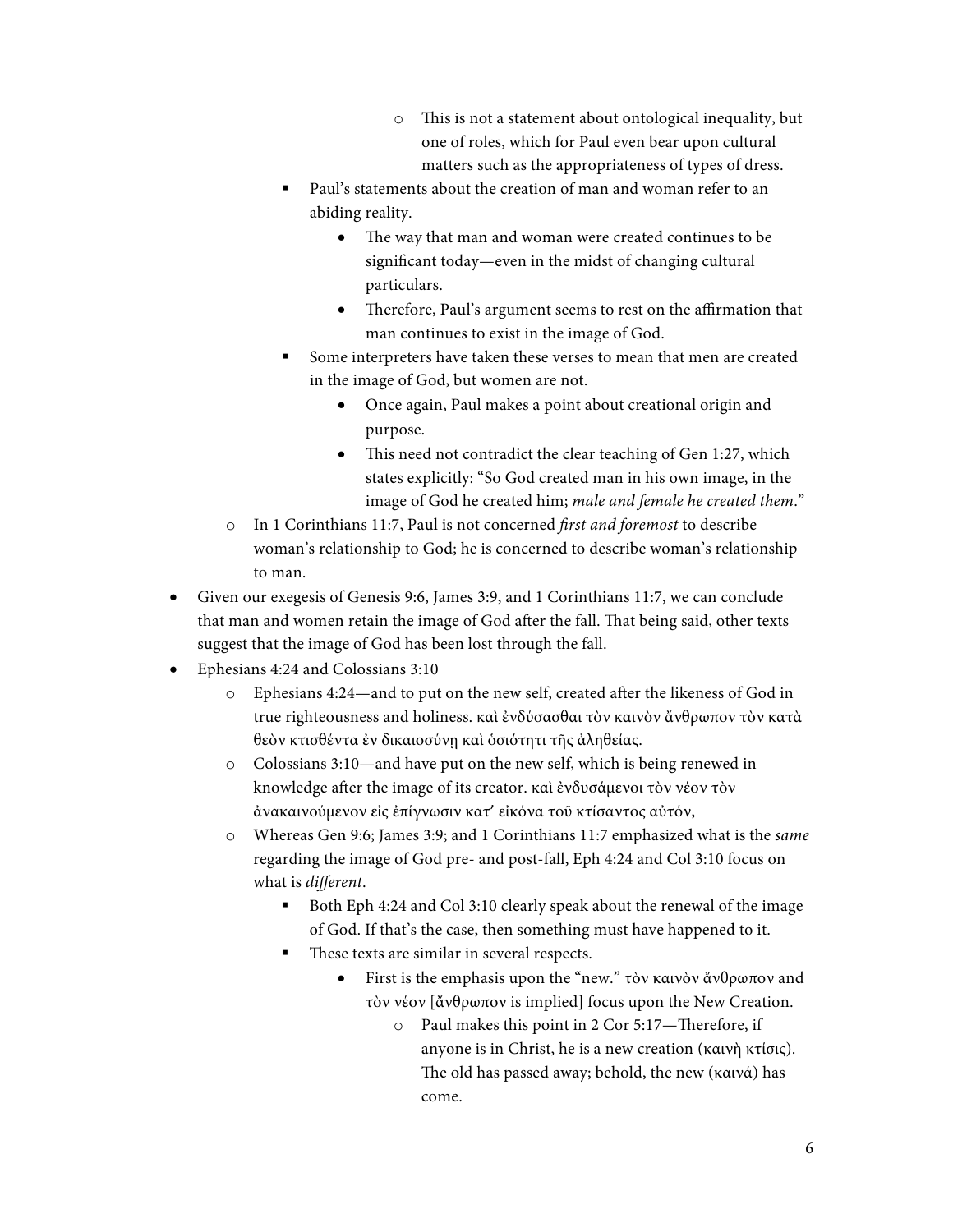- o The new creation is brought about through the redemptive work of Christ and the Spirit's application of his work to believers.
- Second, Paul emphasizes the divine archetype according to which man is created.
	- o By speaking of a "likeness of God" in Eph 4:24 (κατὰ θεὸν κτισθέντα; lit: "created according to God"), he refers to an original reality or state of creation.
	- o Likewise, in Col 3:10, Paul speaks of a new ἄνθρωπος which is being renewed (τὸν ἀνακαινούμενον) after the image (κατ' εἰκόνα) of its creator.
	- o The renewal of this image *recovers* something previously held.
- Ephesians 4:24 looks to the ethical effects of the New Creation.
	- It results in ἐν δικαιοσύνῃ καὶ ὁσιότητι τῆς ἀληθείας.
	- The ἐν with the dative describes the sense in which believers are recreated. They are recreated ethically with respect to righteousness and holiness.
- § Colossians 3:10 focuses on the epistemological effects of the New Creation.
	- This renewal is εἰς ἐπίγνωσιν. It imparts a knowledge that was formerly held with respect to man as originally created, but was no longer present after the fall and prior to the New Creation.
		- o It is not knowledge in general, but knowledge according to the image of the Creator.
		- o Paul speaks of a similar renewal in Eph 4:23—" and to be renewed in the spirit of your minds" (ἀνανεοῦσθαι δὲ τῷ πνεύματι τοῦ νοὸς ὑμῶν).
	- Therefore, if a renewal is necessary to recover this knowledge, then it must have been lost in some sense.
- To combine the teaching of Eph 4:24 and Col 3:10, redemption restores true knowledge, righteousness, and holiness, which are ectypes according to the divine archetype.
- The Scriptural data demands that we affirm two truths: (1) man retains the image of God after the fall, and (2) man has lost the image of God in some sense.
	- o This introduces several important distinctions we find in our theological tradition regarding the image of God:
		- Broad/narrow
		- § Moral agency/moral excellence
		- Generic/specific
		- Metaphysical/ethical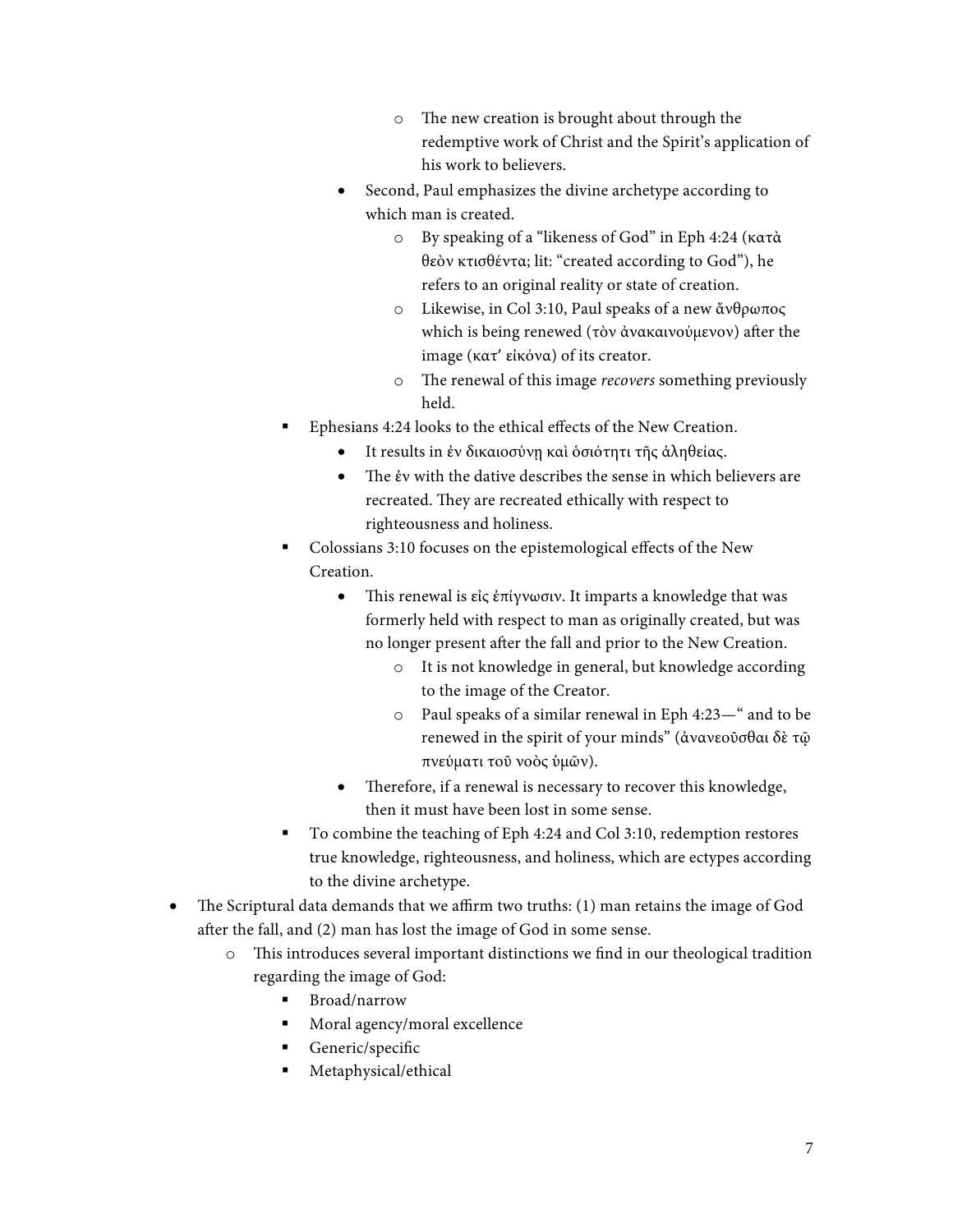o In one sense, man retains moral capacity and moral agency. Yet, in his sin, man no longer possesses true knowledge, righteousness, and holiness. He has lost the narrow sense of moral conformity or excellence.

## HISTORICAL VIEWS

- Roman Catholic
	- Roman Catholic theology teaches that man continues to be the image of God after the Fall. However, their definition of the image differs from other traditions.
	- o The image is anchored upon man's relationship to God.
		- The Catholic Catechism teaches, "Of all visible creatures only man is 'able to know and love his creator.' He is 'the only creature on earth that God has willed for its own sake,' and he alone is called to share, by knowledge and love, in God's own life. It was for this end that he was created, and this is the fundamental reason for his dignity."8
		- The image of God differentiates man from the rest of creation in terms of a moral, epistemological, and relational capacity. More than that, man has the freedom to exercise these capacities.
	- o To look more closely at human constitution, Catholic theology further teaches that man is a body-soul unity.
		- The Catholic Catechism: "The human person, created in the image of God, is a being at once corporeal and spiritual."<sup>9</sup>
		- But this constitution is described in terms of higher and lower orders.
			- The lower aspect of man is the physical.
			- The higher aspect is the spiritual.
		- These aspects are in conflict with one another.
			- In medieval/scholastic Catholic theology, a problem arises when the physical and the spiritual aspects of man come into contact with one another. This tension is called "concupiscence."
			- Bavinck writes, "According to Rome, the conflict between flesh and spirit is natural. The subjection of the flesh to the spirit, therefore, is something supernatural, not something given with creation as such."10
			- For contemporary Catholic theology, concupiscence arises after the fall.
				- o According to the Catholic Catechism, "The first man was unimpaired and ordered in his whole being because he was free from the triple concupiscence that subjugates him to the pleasures of the senses, covetousness for

 <sup>8</sup> *The Catechism of the Catholic Church* (1994), §356.

<sup>9</sup> *The Catechism of the Catholic Church* (1994), §362.

<sup>&</sup>lt;sup>10</sup> Bavinck, 2:541.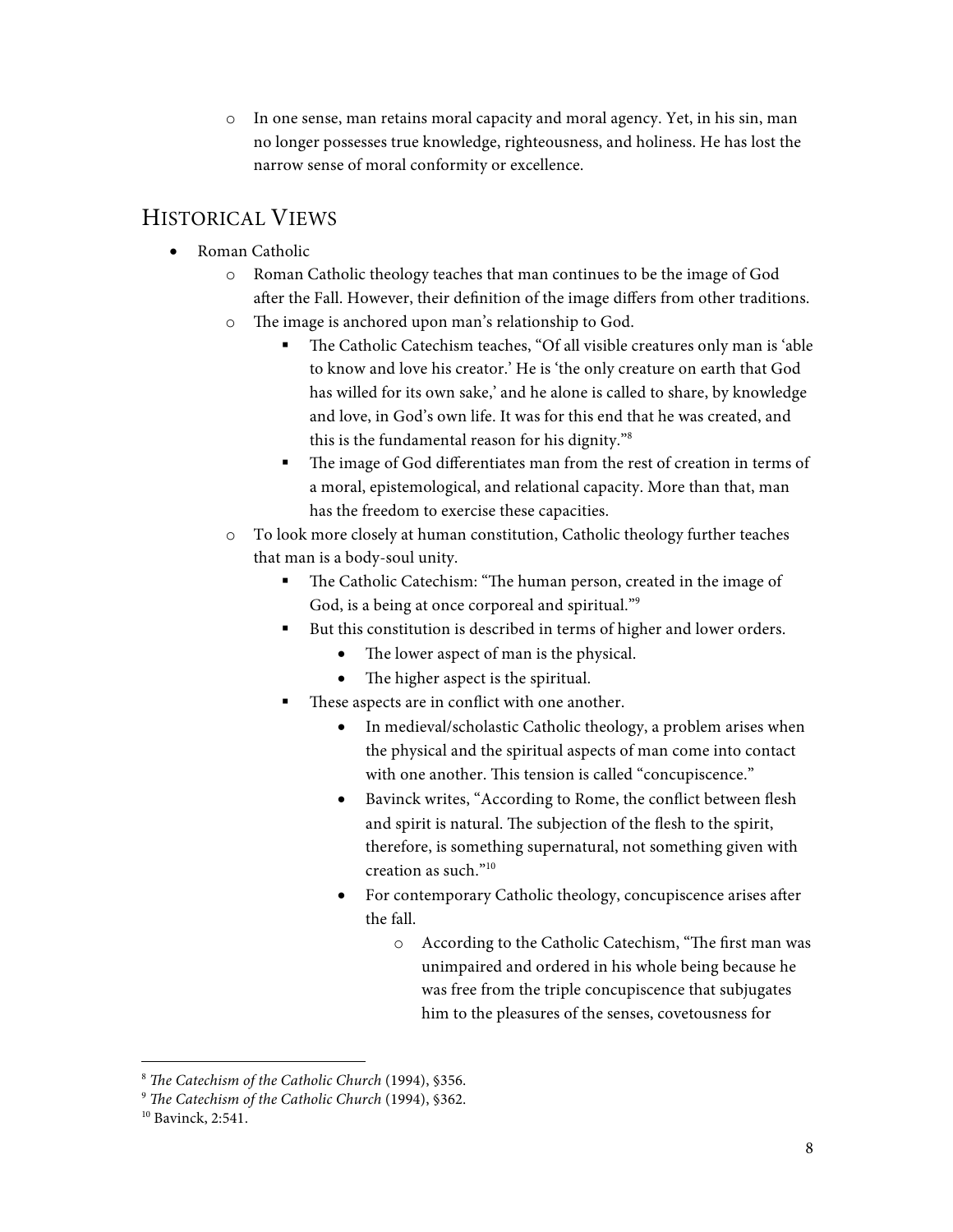earthly goods, and self-assertion, contrary to the dictates  $of$  reason $^{911}$ 

- o Yet there are inconsistencies with the Catholic tradition on this point.
- o Concupiscence is characterized as a natural pull or tendency in man toward selflove. It is a drift from human potential and whole-hearted devotion toward God instead toward autonomy.
- o To counteract this problem, God must give a supernatural gift to man.
	- The supernatural gift given to Adam after he was created is called the *donum superadditum* (super-added gift).
	- It's important to note that the *donum superadditum* is given to man after he is created, though before sin (at least in the classic formulation).
		- It is not a constitutive part of human nature. And it is not part of the image of God. It is an accident or incidental property.
		- As such, these gifts can be lost, and man can retain the image of God.
	- § Therefore, Roman Catholic theology teaches that man retains the image of God, because the image of God only includes his natural constitution.
- o Problems with this Roman Catholic view:
	- First, this formulation of the image of God seems to entail that God made man deficient. *If* a natural drift away from God and toward self exists in man *as created prior to the fall*, then God's creation is not "good" (Gen 1:31), but flawed or deficient at best. God had to provide a gift that fixed part of his creation.
	- Second, the image of God proper is unaffected by sin. What man has lost in the fall is the *donum superadditum*, which is not properly constitutive of man. This does not account for the teaching of Ephesians 4:24 and Colossians 3:10 among others.
- Lutheran
	- o Lutheran theology rejects the Catholic teaching of concupiscence and the *donum superadditum*.
		- § Catholic theology teaches that man retains the image of God entirely.
		- Lutheran theology teaches the reverse: that man has lost the image of God entirely.
	- o This view results from the Lutheran identification of the image of God with original righteousness.
		- § This, however, cannot account for the teaching of Gen 9:6, and James 3:9.
		- These passages do not merely teach that man may once again recover the image of God. They teach that man present exists in the image of God.
- Pelagian

<sup>&</sup>lt;sup>11</sup> The Catechism of the Catholic Church (1994), §377.